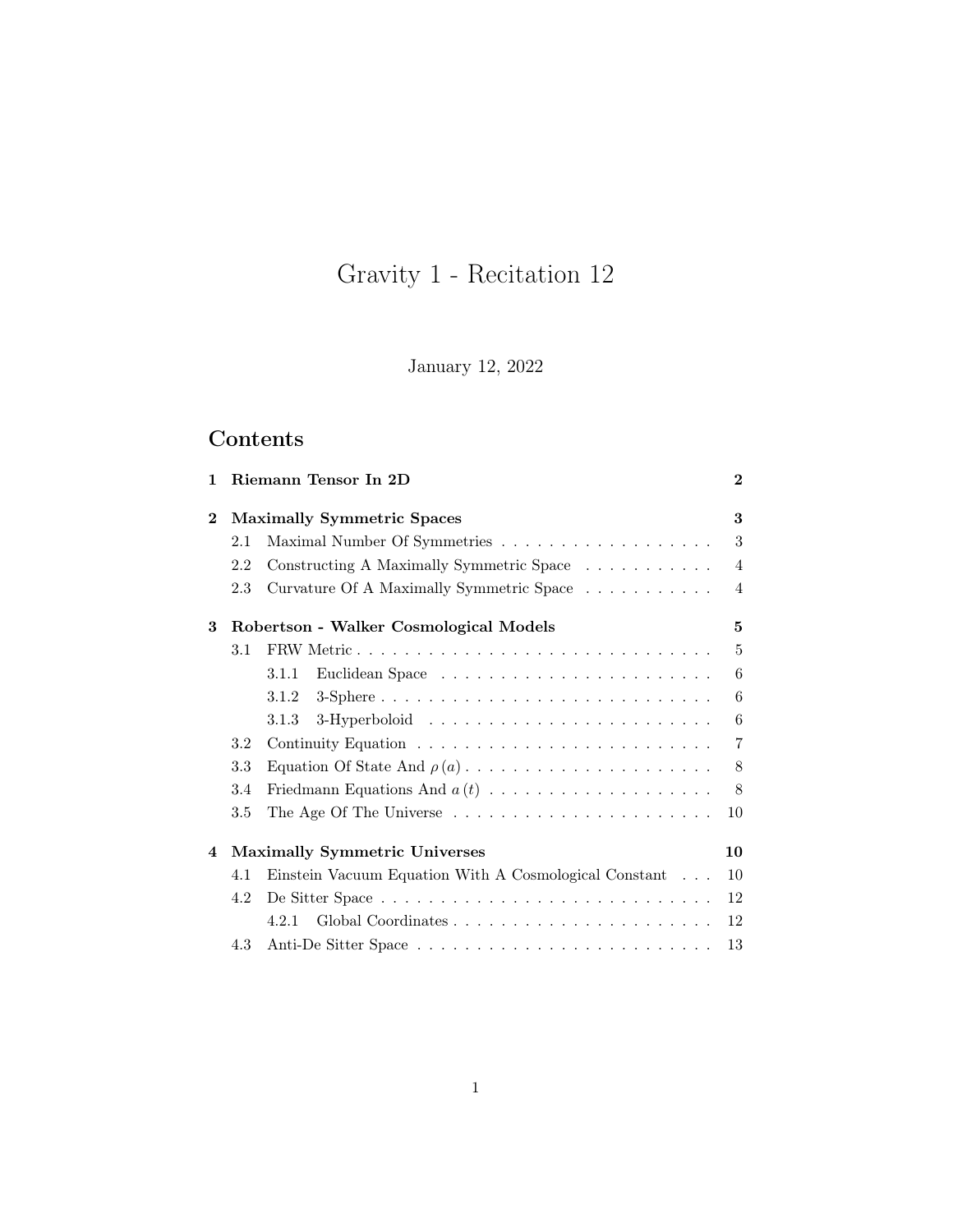## <span id="page-1-0"></span>1 Riemann Tensor In 2D

 $\overline{1}$ 

The number of independent components of the Riemann tensor  $R_{\rho\sigma\mu\nu}$  is summarized in the following table.

| $\#$ dimensions $\frac{1}{2}$ #independent components of Riemann tensor |  |  |  |  |
|-------------------------------------------------------------------------|--|--|--|--|
|                                                                         |  |  |  |  |
|                                                                         |  |  |  |  |
|                                                                         |  |  |  |  |
|                                                                         |  |  |  |  |

In two dimensional space the Riemann tensor consists of one independent component, its pure trace part. It is constructed from the Ricci scalar  $R$  and the metric. In three dimensional space the Riemann tensor consists of six independent components (as a symmetric second rank tensor does). It is constructed from the Ricci tensor  $R_{\mu\nu}$ . In four and more dimensional space the Riemann tensor has more independent components, its traceless part (called the Weyl tensor).

Let us focus on two dimensions.  $R_{\rho\sigma\mu\nu}$  lives in a one-dimensional vector space of tensors. It can be written as a function times a suitable basis tensor of the same rank and symmetries, build from the metric,

<span id="page-1-1"></span>
$$
R_{\rho\sigma\mu\nu} = \frac{R\left(x^{\mu}\right)}{2} \left(g_{\rho\mu}g_{\sigma\nu} - g_{\rho\nu}g_{\sigma\mu}\right) \tag{1}
$$

Decomposition of in 2-dim. Riemann tensor

Also, with index raised

☛

 $\searrow$ 

<span id="page-1-2"></span>
$$
R^{\rho}_{\ \sigma\mu\nu} = \frac{R\left(x^{\mu}\right)}{2} \left(\delta^{\rho}_{\mu}g_{\sigma\nu} - \delta^{\rho}_{\nu}g_{\sigma\mu}\right) \tag{2}
$$

Why is half the Ricci scalar is the function in front? The Ricci tensor is

$$
R_{\sigma\nu} = g^{\rho\mu} R_{\rho\sigma\mu\nu} = \frac{R}{2} \left( 2g_{\sigma\nu} - \delta^{\mu}_{\nu} g_{\sigma\mu} \right) = \frac{R}{2} \left( 2g_{\sigma\nu} - g_{\sigma\nu} \right) = \frac{R}{2} g_{\sigma\nu} \tag{3}
$$

and two contractions yields

$$
g^{\sigma\nu}R_{\sigma\nu} = g^{\sigma\nu}\frac{R}{2}g_{\sigma\nu} = 2\frac{R}{2} = R\tag{4}
$$

Remark: In [\(1\)](#page-1-1) we see that in two dimensions, since the Ricci scalar determines the Riemann tensor:  $R_{\rho\sigma\mu\nu} = 0$  and the space is flat if and only if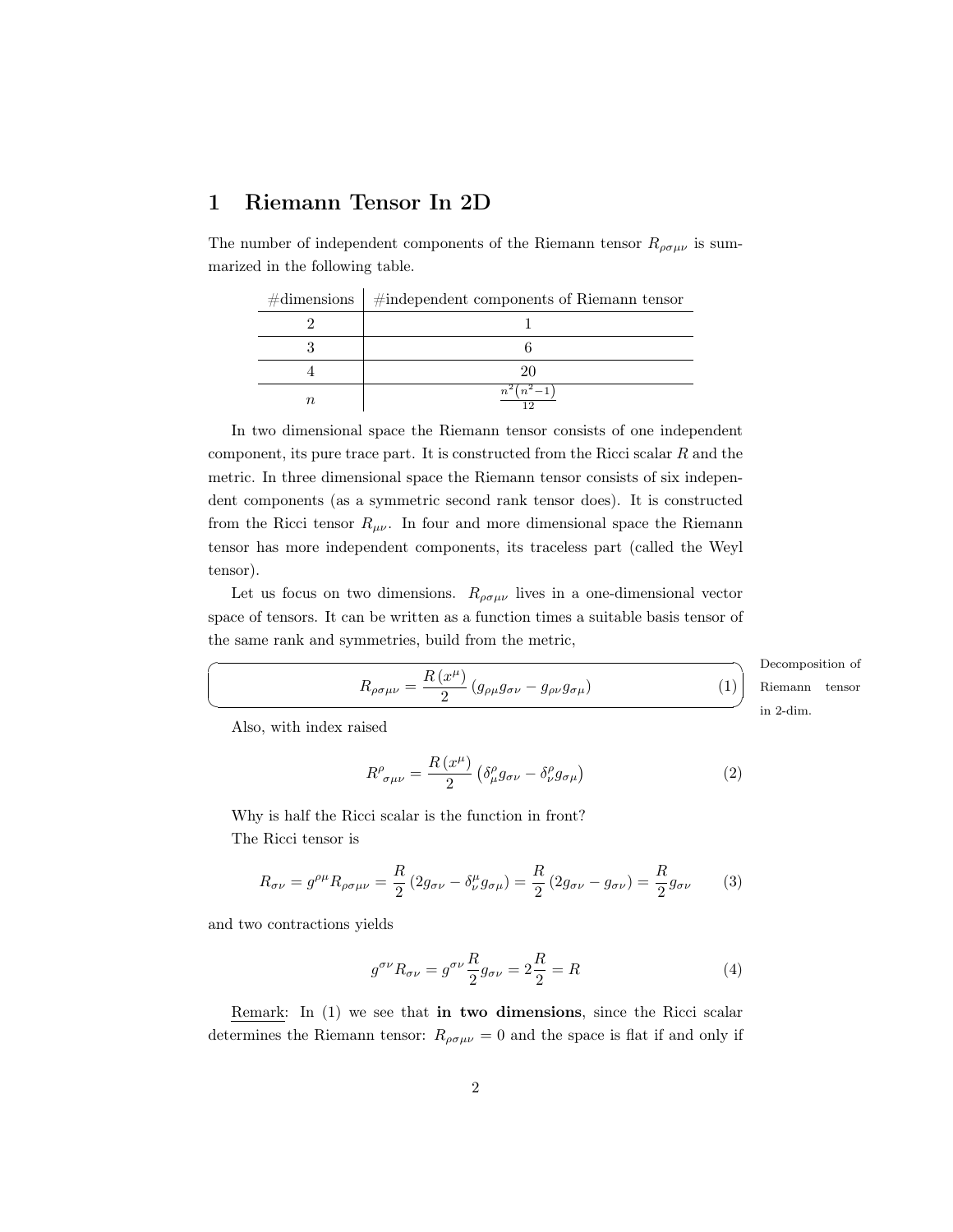$R = 0$ ; The space is a sphere if and only if R is constant and positive; The space is a hyperboloid if and only if  $R$  is constant and negative.

From  $(1)$  and  $(2)$  we deduce the following short formulas for R

$$
R_{1212} = \frac{R}{2} (g_{11}g_{22} - g_{12}g_{21}) = \frac{Rg}{2}
$$
(5)  

$$
R_{212}^1 = \frac{R}{2} (\delta_1^1 g_{22} - \delta_2^1 g_{21}) = \frac{R}{2} g_{22}
$$
(6)

Example 1: After the single calculation  $R^{\theta}_{\phi\theta\phi} = \sin^2\theta$  for the sphere metric  $ds^2 = a^2 (d\theta^2 + sin^2\theta d\phi^2)$ , find R.

$$
R = \frac{2R^{\theta}_{\ \phi\theta\phi}}{g_{\phi\phi}} = \frac{2\sin^2\theta}{a^2\sin^2\theta} = \frac{2}{a^2}
$$
 (7)

Example 2: Calculate  $R^x_{~yxy} = -\left(\frac{h'}{h}\right)$  $\left(\frac{h'}{h}\right)'$  for the hyperboloid of radius a in coordinates of the form  $ds^2 = h^2(y) (dx^2 + dy^2)$  and deduce an ODE for  $h(y)$ .

$$
R^x_{yxy} = -\left(\frac{h'}{h}\right)' = \frac{1}{2}\left(-\frac{2}{a^2}\right)h^2\tag{8}
$$

## <span id="page-2-0"></span>2 Maximally Symmetric Spaces

#### <span id="page-2-1"></span>2.1 Maximal Number Of Symmetries

A maximally symmetric space has the same number of symmetries as flat space does. Here symmetry refers to a symmetry of the metric - an isometry.

A flat space in  $n$  dimensions has  $n$  independent translation symmetries (the number of independent directions to go to) and  $\frac{n(n-1)}{2}$  independent rotation symmetries (the number of independent planes to rotate in,  $\binom{n}{k}$ 2  $\setminus$ ). The total number of symmetries is therefore  $n + \frac{n(n-1)}{2} = \frac{n(n+1)}{2}$  $\frac{i+1j}{2}$ .

Killing vector fields are the generators of the isometries, so equivalent statement is that a maximally symmetric space of dimension  $n$  possesses  $n(n+1)$  $\frac{2^{(k+1)}}{2}$  linearly independent Killing vector fields.

Let us have a more abstract look on this. It is a consequence of Killing equation and the Bianchi identity that a Killing vector field can be determined by its value  $\xi_{\mu}$  and its covatiant derivative  $\nabla_{\mu}\xi_{\nu}$  at a point. A vector  $\xi_{\mu}$  consists of n independent components. Killing equation require that  $\nabla_{\mu} \xi_{\nu}$  is an antisym-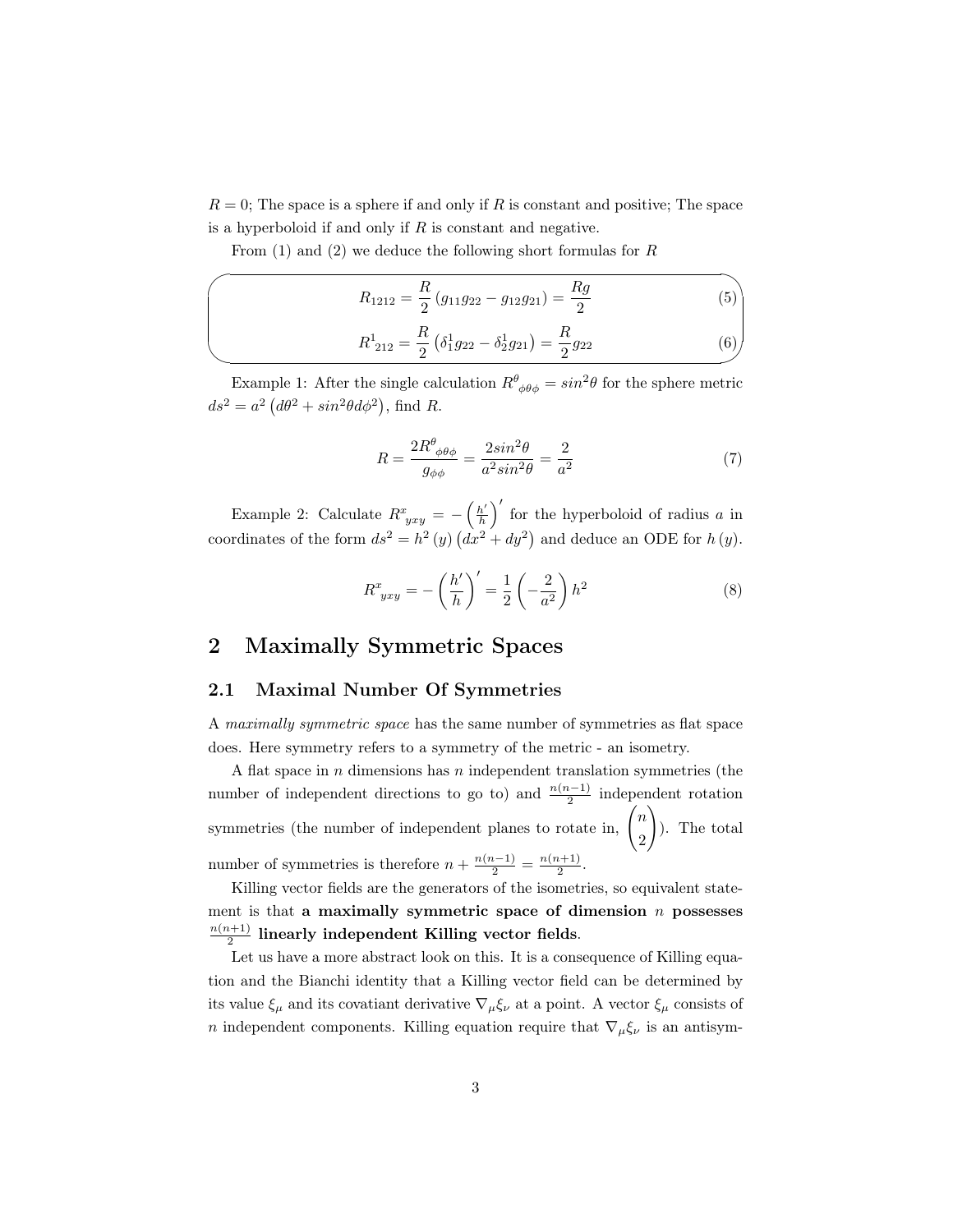metric tensor, so it consists of  $\frac{n(n-1)}{2}$  independent components. This is why the maximal number of independent Killing vector fields is  $\frac{n(n+1)}{2}$ . A Killing vector field such that  $\xi_{\mu} \neq 0$ ,  $\nabla_{\mu} \xi_{\nu} = 0$  at a point, generates a translation of that point. A Killing vector field such that  $\xi_{\mu} = 0$ ,  $\nabla_{\mu} \xi_{\nu} \neq 0$  at a point, generates a rotation around that point (the point itself is fixed). Check that for  $X^i = (1,0)$  $Y^i = (0, 1) R^i(-y, x)$  at the origin of a flat plane in Cartesian coordinates.

#### <span id="page-3-0"></span>2.2 Constructing A Maximally Symmetric Space

One way to construct an  $n$ -dimensional maximally symmetric space is to start one dimension higher, at **flat**  $N = n + 1$  dimensional space, and to take the n-dimensional hypersurface consisting of all the points at some fixed radius from the origin (the radius of curvature). This is how we constructed the 2-sphere and the 2-hyperboloid. We can do it in any dimension and any signature. The flat embedding space has N translation symmetries and  $\frac{N(N-1)}{2}$  rotation symmetries. The n-hypersphere keeps all the rotation symmetries, but only about the origin, and leaves out the translations. Therefore it has  $\frac{N(N-1)}{2}$  =  $(n+1)n$  $\frac{p+1}{2}$  symmetries, which is maximal for *n*-dim. space.

For example, consider the 2-sphere. From the extrinsic point of view its three symmetries are the three rotations about the  $x, y, z$  axis of  $\mathbb{R}^3$ . For the intrinsic point of view, observe the north pole. The rotations about the  $x$  and y axis are the two translations, moving the point along the two independent directions. The rotation about the z axes keeps the north pole fixed and rotates all points around it, it correspond to the one rotation of a 2-dim. space.

## <span id="page-3-1"></span>2.3 Curvature Of A Maximally Symmetric Space

 $\overline{a}$ 

✍

The Riemann curvature tensor of an n-dimensional maximally symmetric space has the form

<span id="page-3-2"></span>
$$
R_{\rho\sigma\mu\nu} = \frac{R}{n(n-1)} \left( g_{\rho\mu} g_{\sigma\nu} - g_{\rho\nu} g_{\sigma\mu} \right) \tag{9}
$$

 $D:$ ✌ symmetric space nann tensor maximally

where R is a **constant** Ricci scalar. Likewise, if  $R_{\rho\sigma\mu\nu}$  has the form [\(9\)](#page-3-2) with constant R then the space is maximally symmetric.

Notice that it has the same form as a general Riemann tensor in two dimensions - but with constant R.

Exercise: Express the Ricci tensor of maximally symmetric space.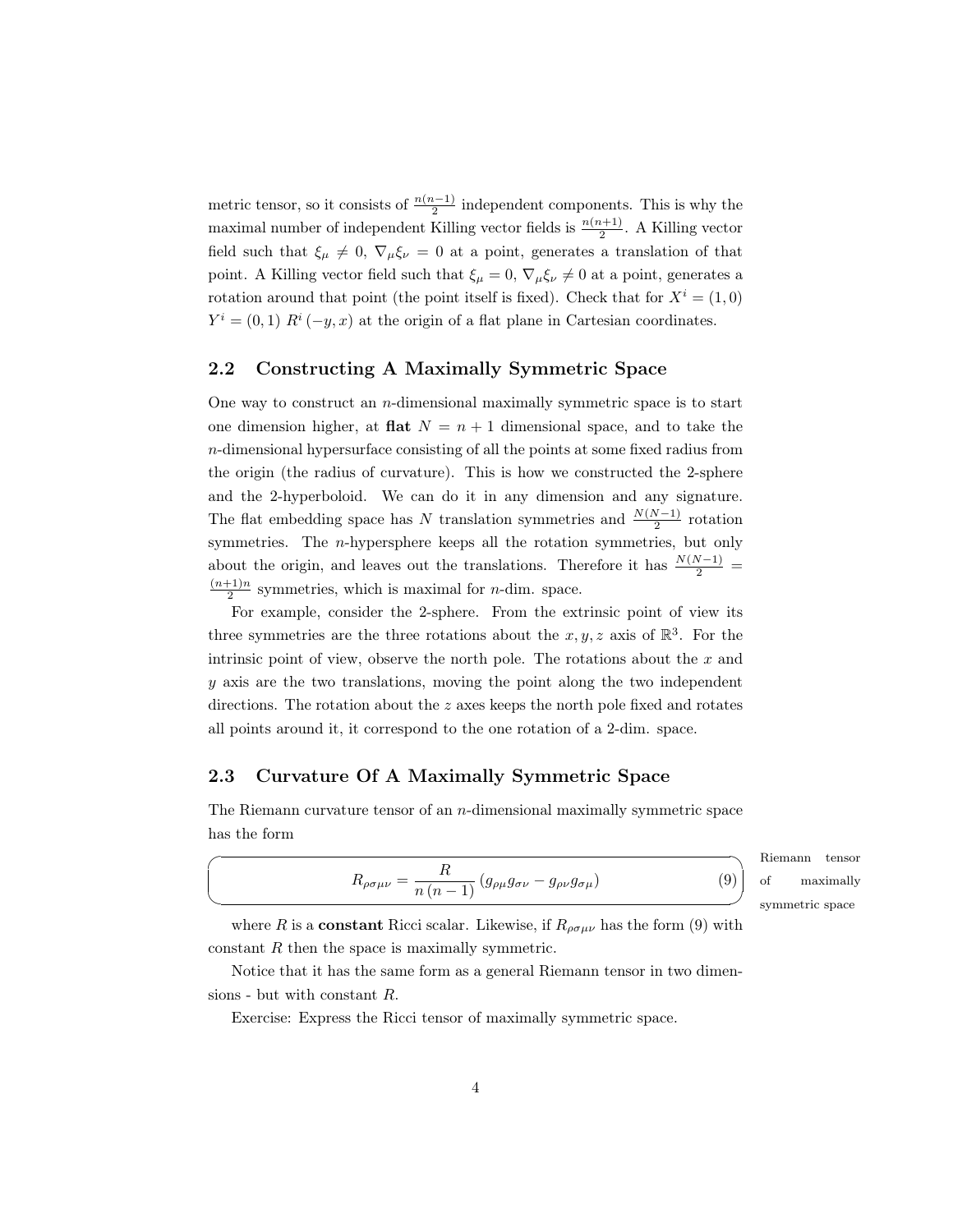$$
R_{\sigma\nu} = g^{\rho\mu} R_{\rho\sigma\mu\nu} = \frac{R}{n(n-1)} (ng_{\sigma\nu} - \delta^{\mu}_{\nu} g_{\sigma\mu}) = \frac{R}{n(n-1)} (ng_{\sigma\nu} - g_{\sigma\nu}) = \frac{1}{n} Rg_{\sigma\nu}
$$
\n(10)\n  
\n
$$
R_{\mu\nu} = \frac{1}{n} Rg_{\mu\nu}
$$
\n(11)\n
$$
\text{Ricci}
$$
\n(12)

metric space tensor of ally sym-

<span id="page-4-6"></span>The ricci is proportional to the metric.

# <span id="page-4-0"></span>3 Robertson - Walker Cosmological Models

## <span id="page-4-1"></span>3.1 FRW Metric

FRW metrics model an isotropic and homogeneous universe. The spatial three dimensional space is maximally symmetric, while spacetime is not necessarily. such a metric can be written with *comoving coordinates* as

<span id="page-4-2"></span>
$$
ds^{2} = -dt^{2} + a^{2}(t) d\sigma^{2}
$$
 (12)

where  $d\sigma^2$  is the 3d maximally symmetric spatial metric, and  $a(t)$  is the scale factor.

There are three types of 3d maximally symmetric spatial metrics. Let us use three "spherical" coordinates we know  $(\chi, \theta, \phi)$ .

1. An Euclidean space with zero curvature (flat)

<span id="page-4-3"></span>
$$
d\sigma_E^2 = d\chi^2 + \chi^2 d\Omega^2 \tag{13}
$$

2. A 3-sphere with constant positive curvature (closed)

<span id="page-4-4"></span>
$$
d\sigma_S^2 = d\chi^2 + \sin^2(\chi) \, d\Omega^2 \tag{14}
$$

3. A 3-hyperboloid with constant negative curvature (open)

<span id="page-4-5"></span>
$$
d\sigma_H^2 = d\chi^2 + \sinh^2(\chi) \, d\Omega^2 \tag{15}
$$

where  $d\Omega^2 = d\theta^2 + \sin^2(\theta) d\phi^2$  is a metric of a 2-sphere. The 2d maximally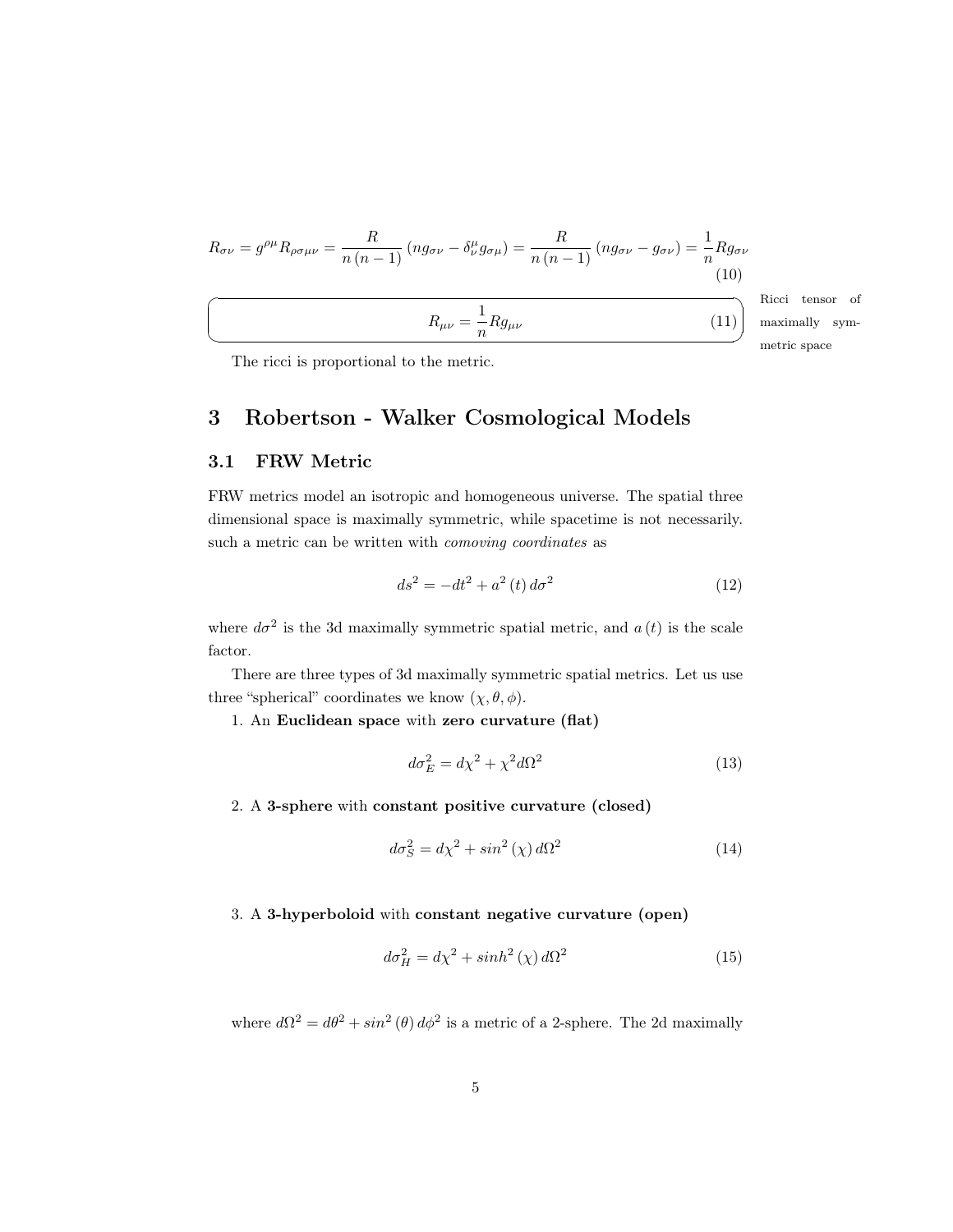symmetric spaces in these coordinates are the  $\theta = \frac{\pi}{2}$  or any  $\phi = const$  surfaces.

Exercise: Transform these metrics to the common spherically symmetric form with a radial coordinate  $\boldsymbol{r}$ 

<span id="page-5-3"></span>
$$
d\sigma^2 = f(r) dr^2 + r^2 d\Omega^2
$$
\n(16)

and write the FRW metrics [\(12\)](#page-4-2) in these coordinates.

#### <span id="page-5-0"></span>3.1.1 Euclidean Space

To match between [\(13\)](#page-4-3) and [\(16\)](#page-5-3) we require

<span id="page-5-4"></span>
$$
r = \chi \tag{17}
$$

Therefore

<span id="page-5-5"></span>
$$
dr = d\chi \tag{18}
$$

Plug [\(17\)](#page-5-4) and [\(18\)](#page-5-5) into [\(13\)](#page-4-3) yields

<span id="page-5-9"></span>
$$
d\sigma_E^2 = dr^2 + r^2 d\Omega^2 \tag{19}
$$

#### <span id="page-5-1"></span>3.1.2 3-Sphere

To match between [\(14\)](#page-4-4) and [\(16\)](#page-5-3) we require

<span id="page-5-6"></span>
$$
r = \sin \chi \tag{20}
$$

Therefore

$$
dr = \cos \chi d\chi = \sqrt{1 - \sin^2 \chi} d\chi = \sqrt{1 - r^2} d\chi \tag{21}
$$

<span id="page-5-7"></span>
$$
d\chi^2 = \frac{dr^2}{1 - r^2} \tag{22}
$$

Plug [\(20\)](#page-5-6) and [\(22\)](#page-5-7) into [\(14\)](#page-4-4) yields

<span id="page-5-10"></span>
$$
d\sigma_S^2 = \frac{dr^2}{1 - r^2} + r^2 d\Omega^2
$$
 (23)

#### <span id="page-5-2"></span>3.1.3 3-Hyperboloid

To match between [\(15\)](#page-4-5) and [\(16\)](#page-5-3) we require

<span id="page-5-8"></span>
$$
r = \sinh\chi\tag{24}
$$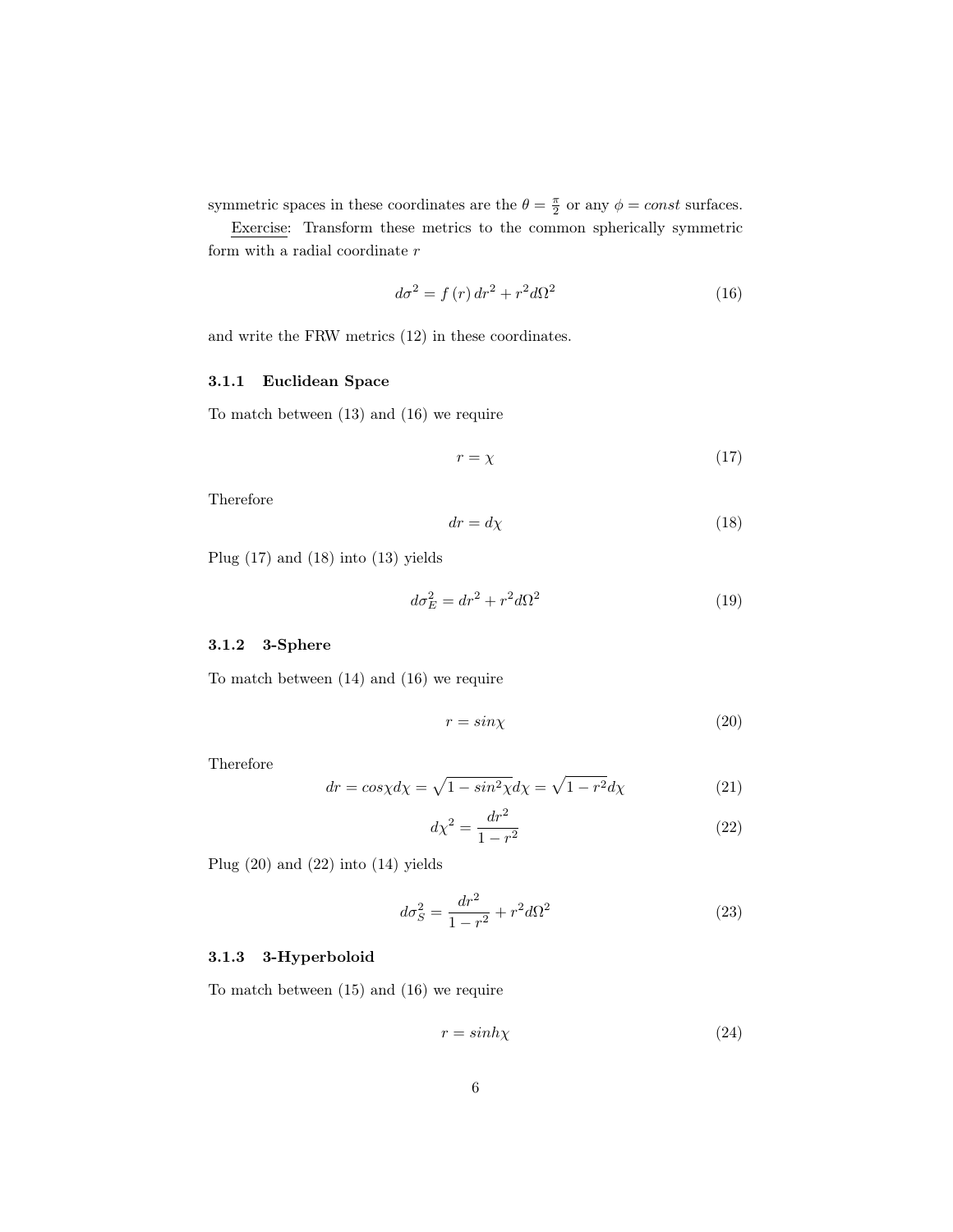Therefore

 $\sqrt{2}$ 

✍

$$
dr = \cosh \chi d\chi = \sqrt{1 + \sinh^2 \chi} d\chi = \sqrt{1 + r^2} d\chi \tag{25}
$$

<span id="page-6-1"></span>
$$
d\chi^2 = \frac{dr^2}{1+r^2} \tag{26}
$$

Plug [\(24\)](#page-5-8) and [\(26\)](#page-6-1) into [\(15\)](#page-4-5) yields

<span id="page-6-2"></span>
$$
d\sigma_H^2 = \frac{dr^2}{1+r^2} + r^2 d\Omega^2
$$
 (27)

Collecting results  $(19),(23),(27)$  $(19),(23),(27)$  $(19),(23),(27)$  $(19),(23),(27)$  $(19),(23),(27)$  into  $(12)$ , we write the FRW metric in a compact form

<span id="page-6-4"></span>FRW metric

<span id="page-6-3"></span>
$$
ds^{2} = -dt^{2} + a^{2}(t) \left[ \frac{dr^{2}}{1 - kr^{2}} + r^{2} d\Omega^{2} \right]
$$
 (28)

k is the sign of the spatial curvature,  $k = 1, 0, -1$  for closed, flat or open universes, respectively.

## <span id="page-6-0"></span>3.2 Continuity Equation

Exercise: Derive the continuity equation for a perfect fluid in FRW spacetime. Do it by writing the  $t$  - component equation of the conservation of the energymomentum tensor.

The energy-momentum tensor of a perfect fluid is

$$
T_{\mu\nu} = \begin{pmatrix} \rho & 0 & 0 & 0 \\ 0 & & & \\ 0 & & pg_{ij} & \\ 0 & & & \end{pmatrix} \qquad T^{\mu}_{\ \nu} = \begin{pmatrix} -\rho & 0 & 0 & 0 \\ 0 & p & 0 & 0 \\ 0 & 0 & p & 0 \\ 0 & 0 & 0 & p \end{pmatrix} \tag{29}
$$

The raised index version is simpler.

$$
0 = \nabla_{\mu} T_{0}^{\mu} = \partial_{\mu} T_{0}^{\mu} + \Gamma_{\mu\nu}^{\mu} T_{0}^{\nu} - \Gamma_{\mu 0}^{\nu} T_{\nu}^{\mu}
$$
  
\n
$$
= \partial_{0} T_{0}^{0} + \Gamma_{\mu 0}^{\mu} T_{0}^{0} - \Gamma_{\mu 0}^{\nu} T_{\nu}^{\mu}
$$
  
\n
$$
= \partial_{0} T_{0}^{0} + \Gamma_{i 0}^{i} T_{0}^{0} - \Gamma_{i 0}^{i} T_{1}^{1}
$$
  
\n
$$
= -\dot{\rho} - 3\frac{\dot{a}}{a} \rho - 3\frac{\dot{a}}{a} p
$$
 (30)

Where we used the fact that  $T^{\mu}_{\ \nu}$  is diagonal and that  $T^1_{\ 1} = T^2_{\ 2} = T^3_{\ 3}$ . The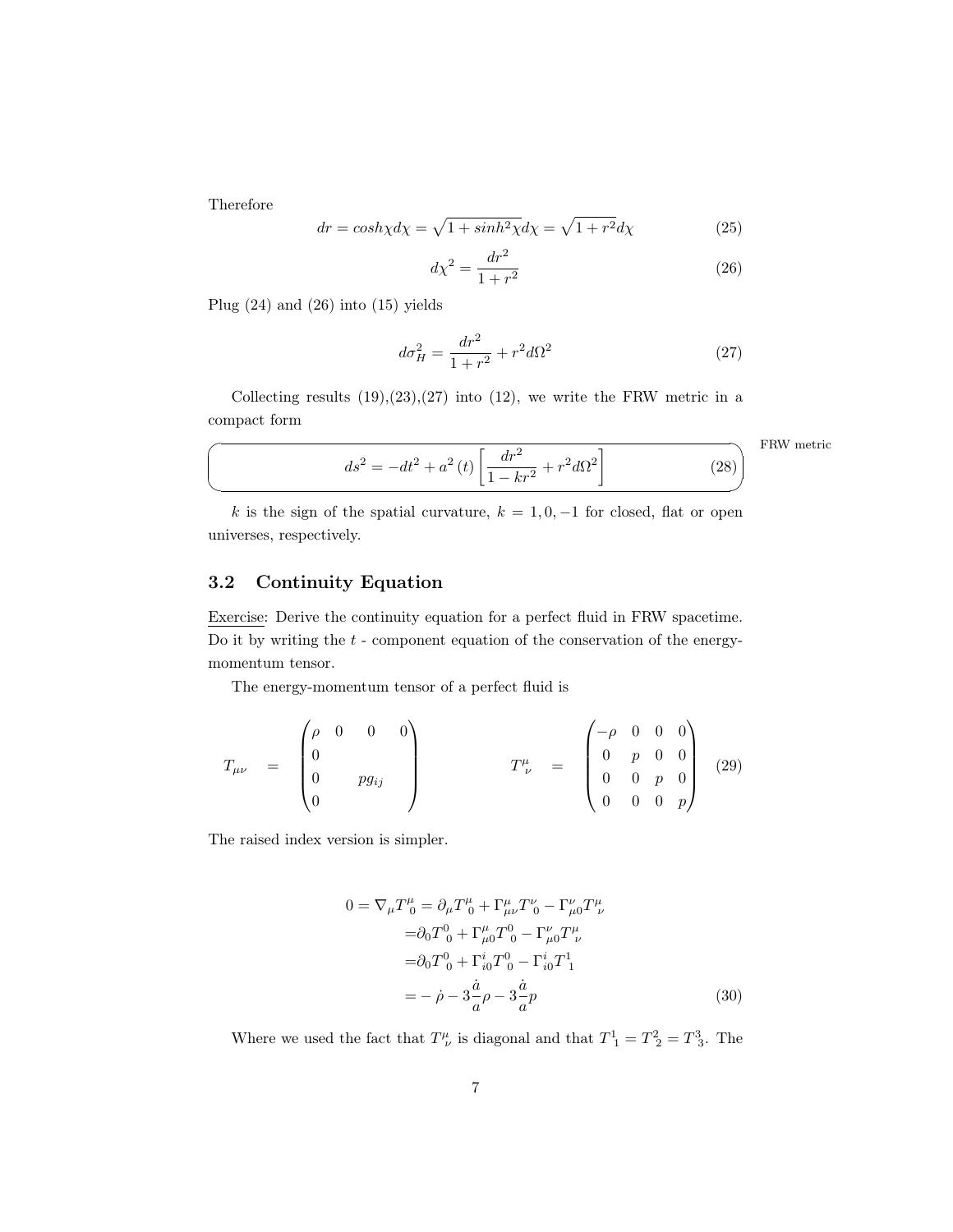only Christofells combination we needed was

$$
\Gamma_{00}^{0} = \frac{1}{2}g^{00}\partial_0 g_{00} = 0
$$
\n(31)

<span id="page-7-2"></span>
$$
\Gamma_{i0}^{i} = \frac{1}{2} g^{ij} \partial_0 g_{ij} = \frac{1}{2} g^{ij} 2a \dot{a} \frac{g_{ij}}{a^2} = 3 \frac{\dot{a}}{a} \tag{32}
$$

The continuity equation is

$$
\dot{\rho} + 3\frac{\dot{a}}{a}(\rho + p) = 0
$$
 Continuity equation (33)

# <span id="page-7-0"></span>3.3 Equation Of State And  $\rho(a)$

Exercise: Use an equation of state

 $\sqrt{2}$ 

✍

 $\overline{a}$ 

 $\searrow$ 

 $\overline{a}$ 

✍

$$
p = w\rho \tag{34}
$$

where  $w$  is constant, and write the continuity equation  $(33)$  with it.

<span id="page-7-3"></span>
$$
\frac{\dot{\rho}}{\rho} = -3(1+w)\frac{\dot{a}}{a} \tag{35}
$$

Exercise: denote  $n \equiv 3(w + 1)$  and solve for  $\rho(a)$ . From [\(35\)](#page-7-3)

$$
\frac{d\rho}{\rho} = -n \frac{da}{a} \tag{36}
$$

<span id="page-7-5"></span>
$$
ln \rho = -nln a + C \tag{37}
$$

$$
\rho(a) = a_0^n \rho_0 a^{-n} \tag{38}
$$

where the constant is chosen, for notation purpose, such that  $\rho(a_0) = \rho_0$ .

## <span id="page-7-1"></span>3.4 Friedmann Equations And  $a(t)$

The Einstein equations for the FRW metric [\(28\)](#page-6-3) with a perfect fluid source [\(29\)](#page-6-4) yield the Friedmann equations

<span id="page-7-4"></span>
$$
\left(\frac{\dot{a}}{a}\right)^2 = \frac{8\pi\rho}{3} - \frac{k}{a^2}
$$

The (first) Friedmann equation

(39)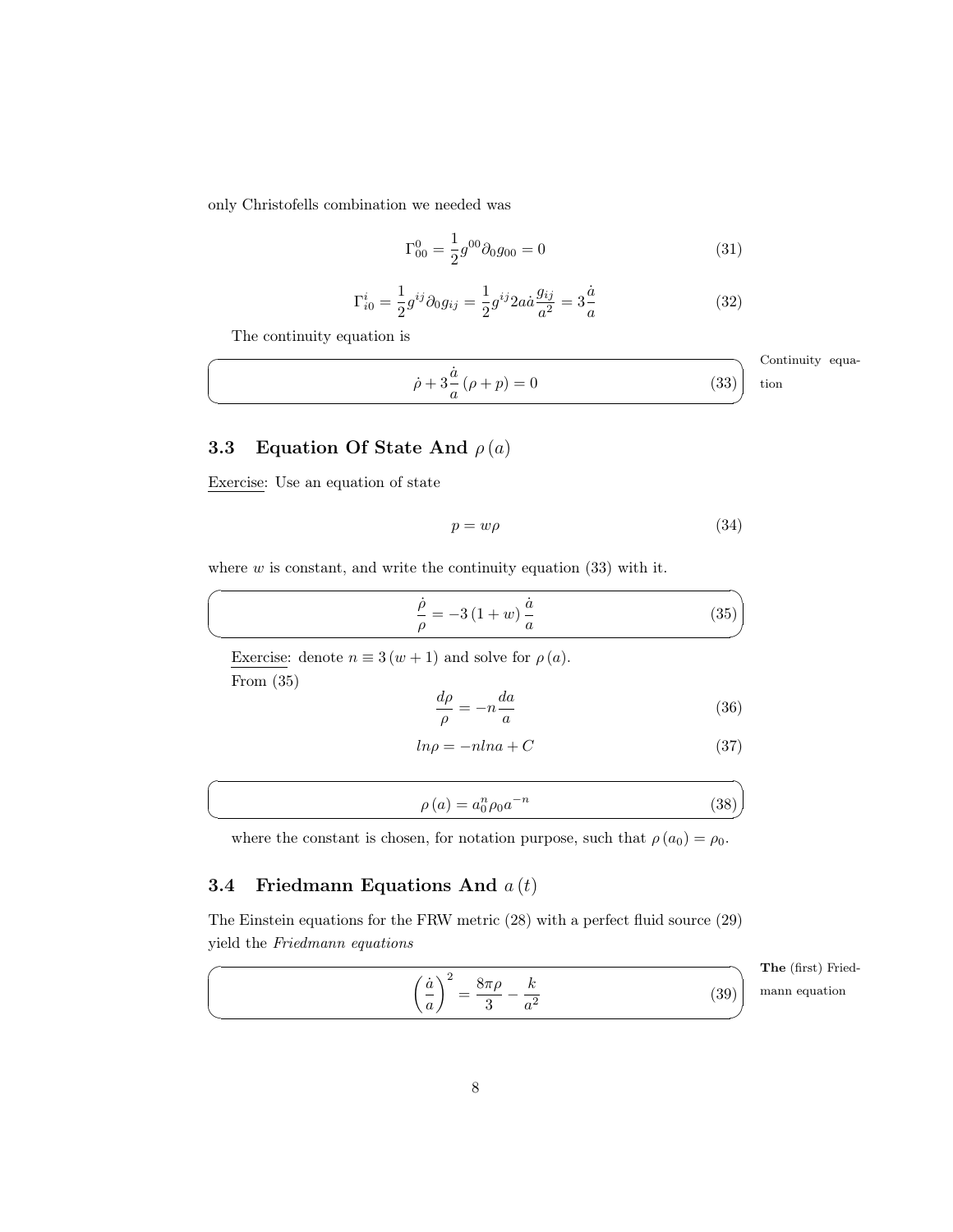$\searrow$ The second Friedmann equation  $(40)$  (with second derivative) is just the tt-Einstein equation, while the first Friedmann equation [\(39\)](#page-7-4) (which is the more famous and useful one) is a combination of the second with the  $ij$  - Einstein equations.

<span id="page-8-0"></span>a¨  $\frac{\ddot{a}}{a} = -\frac{4\pi}{3}$ 

For mathematical convenience we treat the curvature term in [\(39\)](#page-7-4) as kind of energy density with

$$
\rho_c \equiv -\frac{3k}{8\pi a^2} \tag{41}
$$

 $\frac{\pi}{3}(\rho+3p)$  (40)

and  $n = -2, w = -\frac{1}{3}$ . We rewrite [\(39\)](#page-7-4) as

<span id="page-8-1"></span>
$$
H^2 = \left(\frac{\dot{a}}{a}\right)^2 = \frac{8\pi}{3} \sum_i \rho_i \tag{42}
$$

where the sum is on the different kinds of energies, and

$$
H = \frac{\dot{a}}{a} \tag{43}
$$

is the Hubble parameter.

 $\overline{a}$ 

Exercise: Solve the Friedmann equation, i.e., find  $a(t)$ , for one kind of energy density, with  $n \neq 0$ .

Plug [\(38\)](#page-7-5) into [\(42\)](#page-8-1)

 $\sqrt{2}$ 

 $\searrow$ 

$$
\left(\frac{\dot{a}}{a}\right)^2 = \frac{8\pi}{3}\rho = \frac{8\pi}{3}a_0^n \rho_0 a^{-n}
$$
\n(44)

$$
a^{\frac{n}{2}-1}da = a_0^{\frac{n}{2}}\sqrt{\frac{8\pi}{3}\rho_0}dt
$$
\n(45)

<span id="page-8-2"></span>
$$
a(t) = a_0 \left(\frac{n}{2} \sqrt{\frac{8\pi}{3} \rho_0}\right)^{\frac{2}{n}} t^{\frac{2}{n}}
$$
\n
$$
(46)
$$

The integration constant is chosen to be zero so that  $a(t=0) = 0$  is the inception of the universe.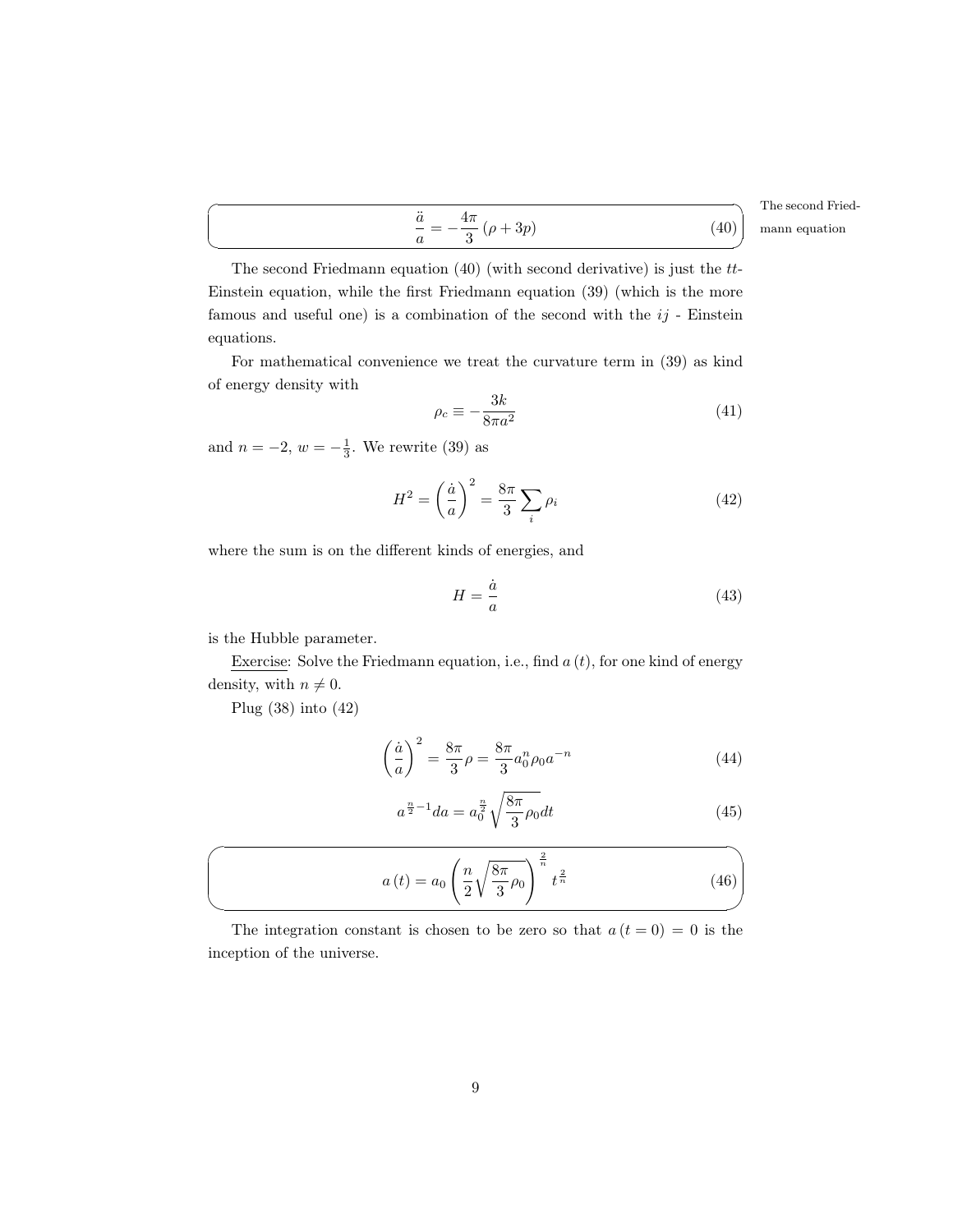|           | $w_i$ | $n_i$ | $\rho_i(a)$                  | $a(t)$ for single kind of $\rho_i$ |
|-----------|-------|-------|------------------------------|------------------------------------|
| matter    |       | 3     | $\rho_M \propto a^{-3}$      | $a \propto t^{\frac{2}{3}}$        |
| radiation |       |       | $\rho_R \propto a^{-4}$      | $a \propto t^{\frac{1}{2}}$        |
| curvature |       | ച     | $\rho_c \propto a^{-2}$      | $a \propto t$                      |
| vacuum    |       |       | $\rho_{\Lambda} \propto a^0$ | $a \propto e^{Ht}$                 |

### <span id="page-9-0"></span>3.5 The Age Of The Universe

Exercise: Calculate the age of the universe with a single kind of source, as a function of w and the Hubble time  $H_0^{-1}$  (which can be measured).

The Hubble time is the inverse of the Hubble parameter today

$$
H_0^2 = \frac{8\pi}{3}\rho_0\tag{47}
$$

Evaluate [\(46\)](#page-8-2) at  $t_0$  (today)

$$
a_0 = a(t_0) = a_0 \left(\frac{n}{2} \sqrt{\frac{8\pi}{3} \rho_0}\right)^{\frac{2}{n}} t_0^{\frac{2}{n}}
$$
 (48)

⇒

☛

 $\searrow$ 

$$
1 = \left(\frac{n}{2}\sqrt{\frac{8\pi}{3}\rho_0}\right)t_0 = \frac{n}{2}H_0t_0\tag{49}
$$

$$
t_0 = \frac{2}{n} H_0^{-1} \tag{50}
$$

# <span id="page-9-1"></span>4 Maximally Symmetric Universes

There are three types of maximally symmetric universes.

Minkowski space is a maximally symmetric spacetime with zero curvature. A maximally symmetric spacetime with positive constant curvature is called de-Sitter space. A maximally symmetric spacetime with **negative** constant curvature is called Anti de-Sitter space (AdS).

# <span id="page-9-2"></span>4.1 Einstein Vacuum Equation With A Cosmological Constant

Exercise: Write down the vacuum Einstein equation with a cosmological constant  $\Lambda$ , for *n* dimensional space, without  $R$ .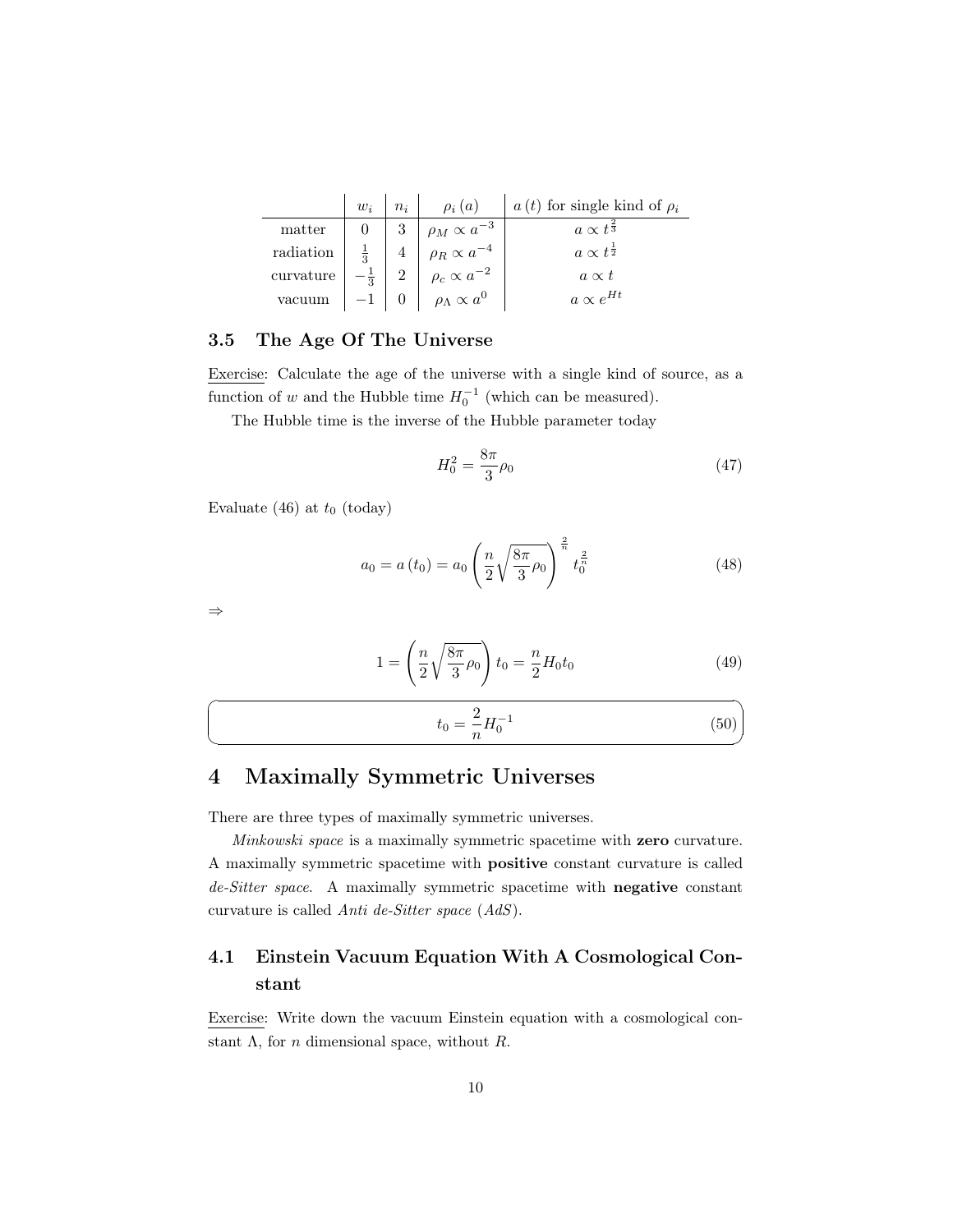The Einstein equation in vacuum is

<span id="page-10-1"></span>
$$
R_{\mu\nu} - \frac{1}{2} R g_{\mu\nu} + \Lambda g_{\mu\nu} = 0
$$
\n(51)

take the trace (contract with  $g^{\mu\nu}$ )

$$
R - \frac{1}{2}Rn + \Lambda n = 0\tag{52}
$$

⇒

<span id="page-10-2"></span><span id="page-10-0"></span>
$$
R = \frac{2n}{n-2}\Lambda\tag{53}
$$

Plug [\(53\)](#page-10-0) back into [\(51\)](#page-10-1)

$$
R_{\mu\nu} = \frac{2}{n-2} \Lambda g_{\mu\nu}
$$
 Eins  
equa  
equa  
cosm

Einstein vacuum cosmological contion with a

Exercise: Show that a maximally symmetric space is a solution to the vac- stant uum Einstein equation with a cosmological constant, and write its Riemann tensor with Λ.

Plug [\(53\)](#page-10-0) into [\(54\)](#page-10-2) the Einstein equation becomes

<span id="page-10-3"></span>
$$
R_{\mu\nu} = -\frac{1}{n} R g_{\mu\nu} \tag{55}
$$

We saw in [\(11\)](#page-4-6) that a maximally symmetric space satisfies this equation, so it is a solution.

For a metric to solve the vacuum Einstein equation without a cosmological constant, only its Ricci tensor needs to be zero (such space is called "Ricciflat"). For a metric to solve the vacuum Einstein equation with a cosmological constant, its Ricci tensor needs to have only a pure trace part [\(55\)](#page-10-3) (such space is called an "Einstein manifold").

We plug [\(53\)](#page-10-0) into [\(9\)](#page-3-2) to find the the Riemann tensor

$$
R_{\rho\sigma\mu\nu} = \frac{2\Lambda}{(n-1)(n-2)} \left( g_{\rho\mu}g_{\sigma\nu} - g_{\rho\nu}g_{\sigma\mu} \right) \tag{56}
$$

Summary: A maximally symmetric space with positive constant curvature solves the Einstein vacuum equation with a positive cosmological constant. A maximally symmetric space with negative constant curvature solves the Einstein vacuum equation with a negative cosmological constant.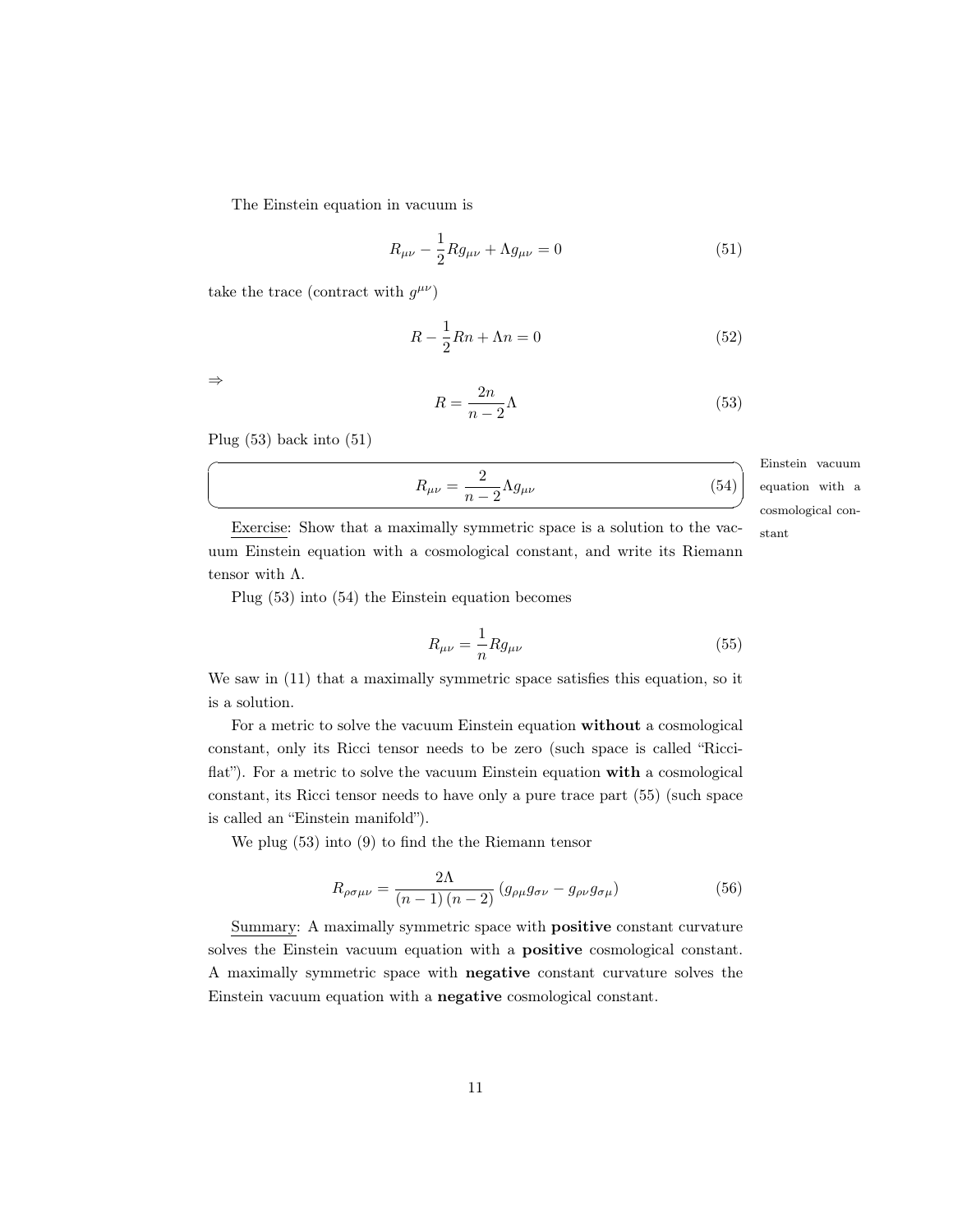## <span id="page-11-0"></span>4.2 De Sitter Space

A maximally symmetric spacetime with positive constant curvature is called de-Sitter space. We can construct it by considering a 4-dimensional hyperboloid with positive squared radius  $\alpha^2$ , embedded in a 5-dimensional flat of signature  $(-, +, +, +, +)$  (Minkowski).

With Cartesian coordinates  $(u, w, x, y, z)$  for Minkowski space, the 5-dim. metric takes the form

<span id="page-11-4"></span>
$$
ds_5^2 = -du^2 + dw^2 + dx^2 + dy^2 + dz^2
$$
\n(57)

where  $u$  is the timelike coordinate. The hyperboloid is the hypersurface satisfying

<span id="page-11-3"></span>
$$
-u^{2} + w^{2} + x^{2} + y^{2} + z^{2} = \alpha^{2}
$$
\n(58)

#### <span id="page-11-1"></span>4.2.1 Global Coordinates

Exercise: Find the de-Sitter metric in global coordinates  $(t, \chi, \theta, \phi)$ . These coordinates map the 4-dim. hyperboloid as a hyperbola curve of radius  $\alpha$  (by coordinate  $t$ ), where the points on it are 3-shperes of varying radii (with spherical coordinates  $(\chi, \theta, \phi)$ ). <sup>[1](#page-11-2)</sup>

We write [\(58\)](#page-11-3) as a hyperbola

<span id="page-11-5"></span>
$$
-u^2 + R^2 = \alpha^2 \tag{59}
$$

where each point on it is a 3-sphere with radius  $R$ 

$$
w^2 + x^2 + y^2 + z^2 = R^2 \tag{60}
$$

Use the radial coordinate R and spherical coordinates of a 3-sphere  $(\chi, \theta, \phi)$ (just polar-spherical coordinates for the 4-dim. Euclidean space)

$$
w = R \cos \chi \tag{61}
$$

$$
z = R\sin\chi\cos\theta\tag{62}
$$

$$
x = R\sin\chi\sin\theta\cos\phi\tag{63}
$$

$$
y = R\sin\chi\sin\theta\sin\phi\tag{64}
$$

<span id="page-11-2"></span><sup>1</sup>Similar to the two coordinates of the 2-hyperboloid that map it as a surface of revolution of hyperbola, where the points on the hyperbola are circles of varying radii.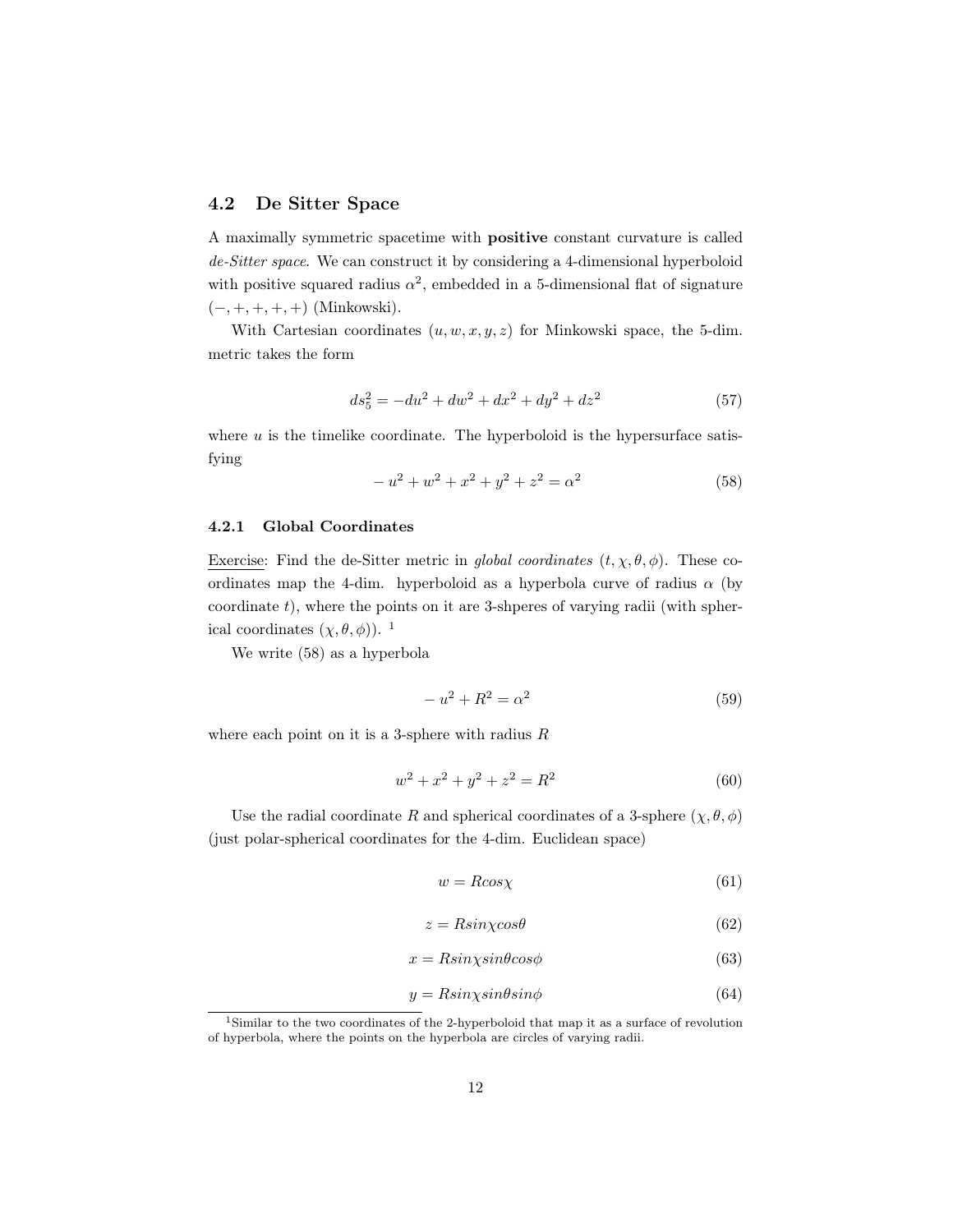Then [\(57\)](#page-11-4) becomes

<span id="page-12-1"></span>
$$
ds_5^2 = -du^2 + dR^2 + R^2d\Omega_3^2\tag{65}
$$

where the 3-sphere metric is

$$
d\Omega_3^2 = d\chi^2 + \sin^2\chi \left(d\theta^2 + \sin^2\left(\theta\right)d\phi^2\right)
$$
\n(66)

Now use t as the hyperbola [\(59\)](#page-11-5) arc length coordinate ( $\frac{t}{\alpha}$  is the hyperbolic angle)

$$
u = \alpha \sinh\left(\frac{t}{\alpha}\right) \tag{67}
$$

$$
R = \alpha \cosh\left(\frac{t}{\alpha}\right) \tag{68}
$$

[\(65\)](#page-12-1) becomes

$$
ds^2 = -dt^2 + R^2 d\Omega_3^2
$$
 (69)

and the de-Sitter metric in global coordinates is

$$
\left(\frac{ds^2}{dt^2} - dt^2 + \alpha^2 \cosh^2\left(\frac{t}{\alpha}\right) \left[d\chi^2 + \sin^2\chi \left(d\theta^2 + \sin^2\left(\theta\right)d\phi^2\right)\right] \tag{70}
$$

De Sitter metric ✌ nates in global coordi-

Exercise: Compare the de Sitter metric in global coordinates to the FWR metric [\(12\)](#page-4-2). What kind of universe does it describe? What is the scale factor  $a(t)$  and what is  $k$ ?

$$
a(t) = \alpha \cosh\left(\frac{t}{\alpha}\right) \tag{71}
$$

It describes a closed universe,  $k = 1$ , that has no beginning. It shrinks to a minimum size at  $t = 0$  and then expand again.

## <span id="page-12-0"></span>4.3 Anti-De Sitter Space

A maximally symmetric spacetime with negative constant curvature is called Anti de-Sitter space (AdS). We can construct it by considering a 4-dimensional hyperboloid with negative squared radius  $-\alpha^2$ , embedded in a 5-dimensional flat space of signature  $(-, -, +, +, +)$ .

With Cartesian coordinates  $(u, v, x, y, z)$  for the flat space space, the 5-dim. metric takes the form